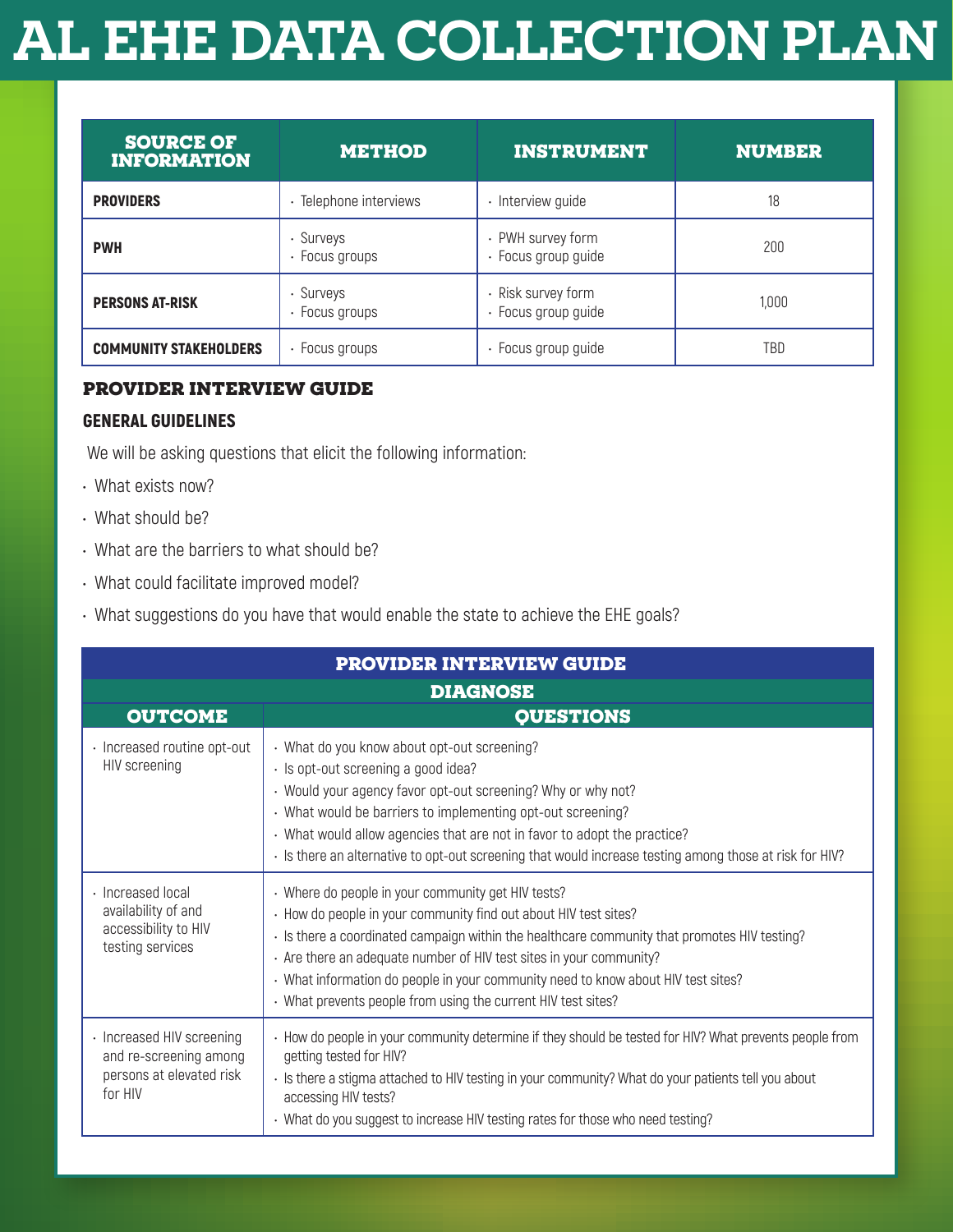| · Increased knowledge of<br><b>HIV status</b>                                                                                  | · In your opinion, what percentage of HIV positive persons know of their status?<br>· change over the past 12 months in the percentage of HIV positive persons in your locale who<br>knows their HIV status?<br>· What would make it easier for people to know their HIV status?<br>· What would motivate those at risk to be tested?<br>· What has been the most effective strategies to encourage people to get tested that you have seen?<br>· What strategies would be successful in getting your most resistant client to be tested? |  |  |  |
|--------------------------------------------------------------------------------------------------------------------------------|-------------------------------------------------------------------------------------------------------------------------------------------------------------------------------------------------------------------------------------------------------------------------------------------------------------------------------------------------------------------------------------------------------------------------------------------------------------------------------------------------------------------------------------------|--|--|--|
| · Reduced new HIV<br>diagnoses                                                                                                 | · What would be the most effective interventions to reduce new HIV infections?<br>· What are the factors that are undermining efforts to reduce HIV infections?<br>· What populations are most at risk? Why?<br>· What have we not discussed that you would like to talk about?                                                                                                                                                                                                                                                           |  |  |  |
| <b>TREAT</b><br><b>OUTCOME</b><br><b>QUESTIONS</b>                                                                             |                                                                                                                                                                                                                                                                                                                                                                                                                                                                                                                                           |  |  |  |
| · Increased rapid linkage to<br>HIV medical care                                                                               | · On average, about how long does it take for most people newly-diagnosed with HIV to receive medical care?<br>· Where do newly-diagnosed people typically seek care for HIV?<br>• What are the barriers to accessing care?<br>· What helps people newly-diagnosed begin medical care for the infection?<br>· What other sites of medical care would you like to see offering services to people newly-diagnosed with HIV?                                                                                                                |  |  |  |
| · Increased early initiation<br>of ART                                                                                         | · In your agency, what is the typical time interval between diagnosis and initiation of ART?<br>· What reactions to patients have to discussion of initiation of ART?<br>· How compliant are your patients typically to the ART regimen?<br>· What are the barriers, if any, that your agency encounters in initiating ART for patients?<br>· What barriers do clients face in initiating ART?<br>· What would make it easier for patients to access ART?                                                                                 |  |  |  |
| · Increased immediate<br>re-engagement to HIV<br>prevention and treatment<br>services for PWH who have<br>disengaged from care | · In general, what percentage of your patients are lost to care?<br>· What strategies does your or other agencies use to get those out of care, back into treatment?<br>· How successful are these strategies?<br>· What reasons do your patients give for suspending medical care?<br>· What patient factors predict for you who might disengage from medical care?<br>· Is there any strategy that you would like to implement that you believe would successfully get<br>patients back into care?                                      |  |  |  |
| · Increased receipt of HIV<br>medical care among PWH                                                                           | · Does your agency have a specific system for tracking patients who may have disengaged in care?<br>· Does your agency have a formal process for following up with disengaged patients?<br>· What strategies have you employed or seen that are particularly successful?                                                                                                                                                                                                                                                                  |  |  |  |
| · Increased viral<br>suppression among PWH                                                                                     | · What are the most important components of medical care to assure viral suppression among your<br>patients with HIV?                                                                                                                                                                                                                                                                                                                                                                                                                     |  |  |  |
|                                                                                                                                | <b>PREVENT</b>                                                                                                                                                                                                                                                                                                                                                                                                                                                                                                                            |  |  |  |
| <b>OUTCOME</b>                                                                                                                 | <b>QUESTIONS</b>                                                                                                                                                                                                                                                                                                                                                                                                                                                                                                                          |  |  |  |
| · Increased screening for<br>PrEP indications among<br>HIV-negative clients                                                    | · How does your agency gain access to HIV-negative patients who might be eligible for PrEP?<br>· What additional strategies would you like to implement to gain access to HIV- negative patients who<br>may be eligible for PrEP?<br>· What criteria do you use to determine who is PrEP eligible?<br>· How do your clients typically respond when PrEP is suggested?                                                                                                                                                                     |  |  |  |